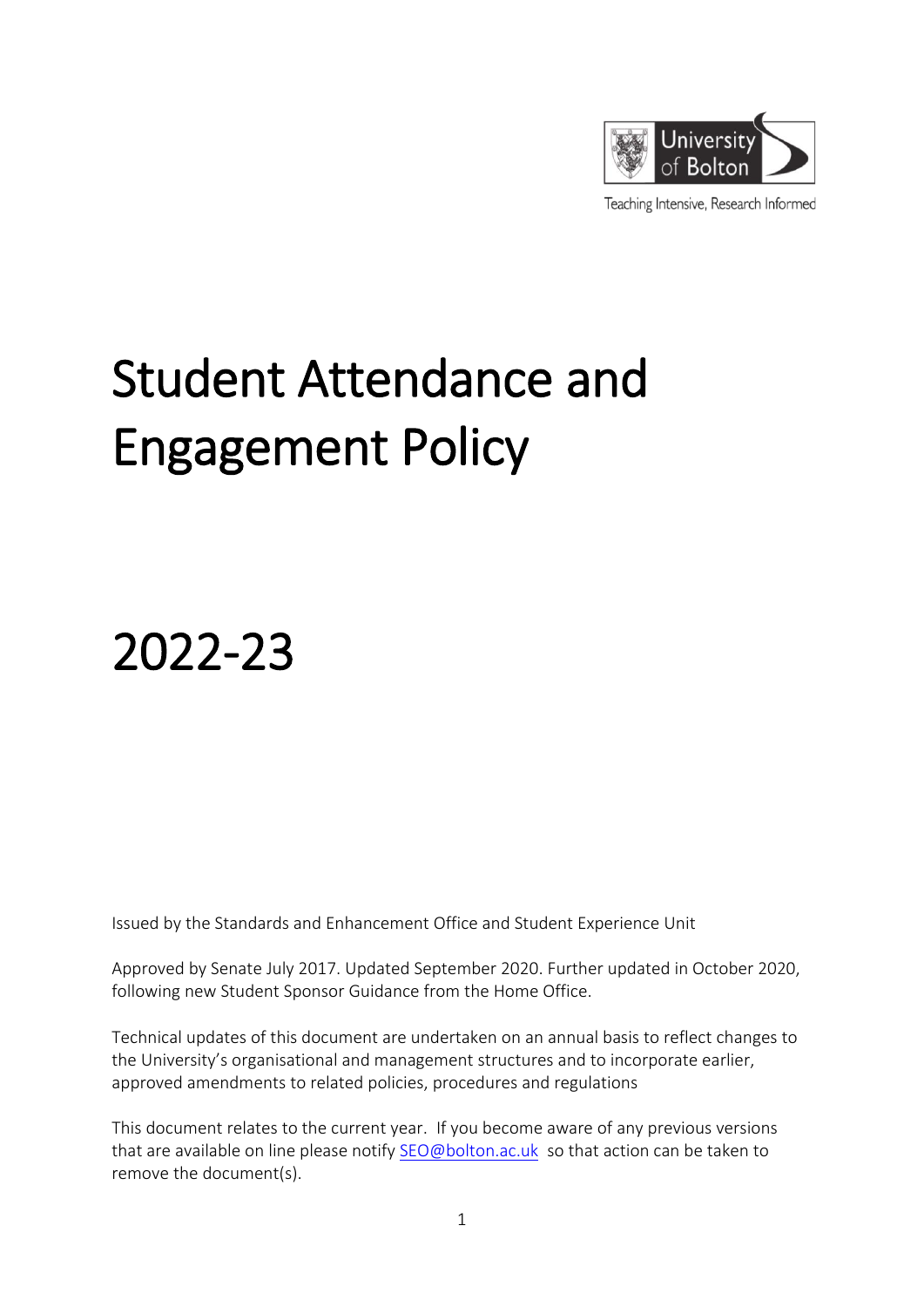## **Contents**

| 1.                                                                             |     |                                                                                      |  |  |
|--------------------------------------------------------------------------------|-----|--------------------------------------------------------------------------------------|--|--|
| 2.                                                                             |     |                                                                                      |  |  |
| 3.                                                                             |     |                                                                                      |  |  |
|                                                                                | 3.1 |                                                                                      |  |  |
|                                                                                | 3.2 |                                                                                      |  |  |
|                                                                                | 3.3 |                                                                                      |  |  |
|                                                                                | 3.4 | Additional Procedures for International Students Sponsored under Tier 4/Student Visa |  |  |
|                                                                                | 3.5 |                                                                                      |  |  |
| 4.                                                                             |     |                                                                                      |  |  |
| 5.                                                                             |     |                                                                                      |  |  |
| 6                                                                              |     |                                                                                      |  |  |
|                                                                                |     |                                                                                      |  |  |
| ANNEX B: ENGAGEMENT POLICY FOR INTERNATIONAL POSTGRADUATE RESEARCH STUDENTS 11 |     |                                                                                      |  |  |

Note:

The policy is intended to be applied flexibly in the recognition that the external environment in 2021/22 is subject to change and a variety of unforeseen circumstances may arise.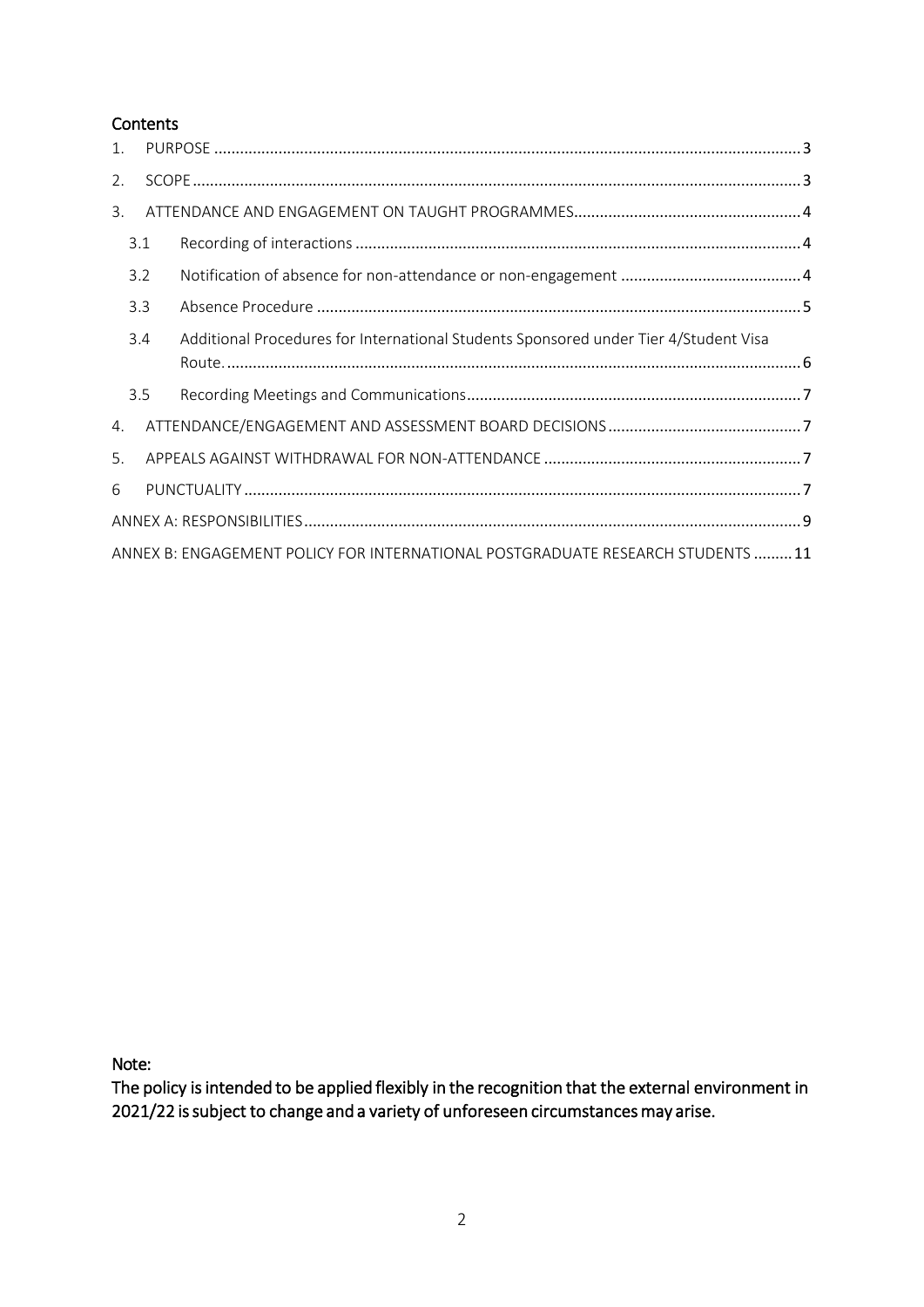## <span id="page-2-0"></span>1. PURPOSE

- 1.1 In ensuring that its students are presented with the best opportunities to succeed on their programmes of study, the University expects full attendance/engagement with scheduled sessions and activities. Evidence indicates that interaction with scheduled sessions and activities is fundamentally connected to student outcomes and allows students to work effectively alongside their tutors and peers.
- 1.2 The University recognises that there are circumstances when a student may legitimately be unable to attend and engage when required and here effective communication with the tutors concerned is fundamental to allow support measures to be put into place as appropriate.
- 1.3 This document sets out the University's expectations in relation to the recording and monitoring of student attendance, engagement and absence, and the actions to be followed when attendance and/or engagement drops below a set threshold.
- 1.4 The policy also outlines measures which may be taken in the event of student lateness, with the recognition that punctual attendance at scheduled sessions prevents unnecessary disruption to learning and is a matter of courtesy to the tutor and peers.
- 1.5 The Deputy Vice Chancellor, in consultation with the Assistant Vice Chancellor (Office for Students) and Academic Registrar, would be authorised to make reasonable adjustments to the policy and/or its implementation in the event that additional changes to requirements were announced or enacted at short notice by the Home Office.

## <span id="page-2-1"></span>2. SCOPE

2.1 This document applies to all students studying on a University taught programme of study, including those who are sponsored under Tier 4 or the Student Visa Route. Supplementary requirements and procedures for this group of international students are highlighted within.

The document also set outs separate attendance and engagement requirements and procedures for international postgraduate research students who are sponsored under Tier 4 or the Student Visa Route in Annex B.

- 2.2 It is recognised that there may be programmes with additional attendance requirements, such as those accredited by a professional body and apprenticeships. Where such additional requirements apply, the University will expect students to comply with these requirements.
- 2.3 Students studying at partner institutions may be subject to a local attendance policy, set by the partner. That policy should meet the minimum expectations outlined in this framework. If the policy is different to the University's policy, it will be communicated to students by the partner institution.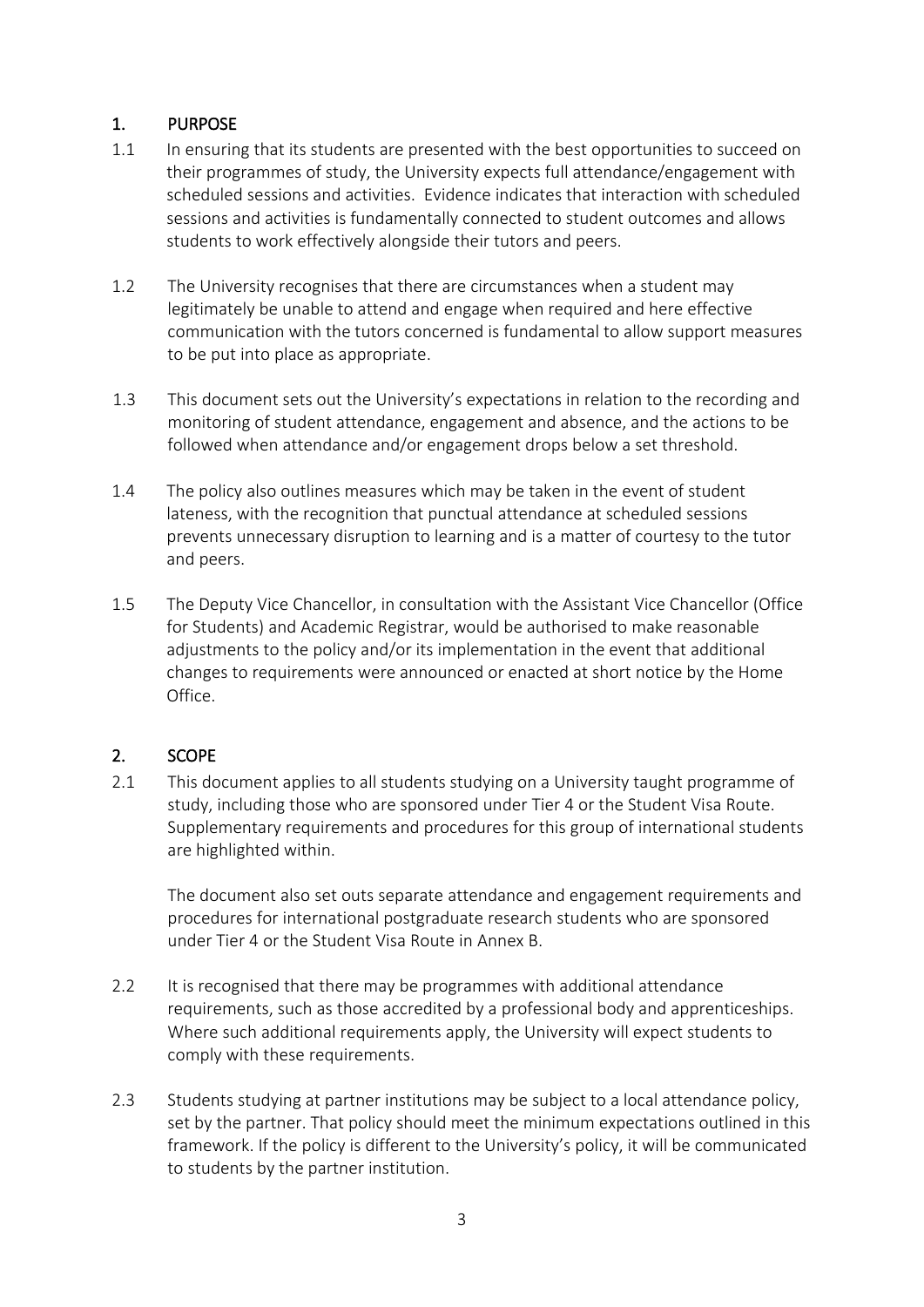## <span id="page-3-0"></span>3. ATTENDANCE AND ENGAGEMENT ON TAUGHT PROGRAMMES

## <span id="page-3-1"></span>3.1 Recording of interactions

- 3.1.1 The University expects full attendance and/or engagement with scheduled sessions and activities. These may include face-to-face or online lectures, seminars, workshops, work-related learning, project supervision, tutorials and other set interactions which are set out in Module Guides and on the Virtual Learning Environment (VLE).
- 3.1.2 Students are required to indicate their on campus or remote attendance of scheduled sessions by "checking in" on the *MyBolton App* at the start of the session, using a onetime code provided by the Module Tutor. Attendance is then verified by the Module Tutor. If a student is unable to "check in" at the start of the session but is attending the session, they should alert the Module Tutor of this.
- 3.1.3 If, for good reasons, students are unable to attend a scheduled session either on campus or remotely, they are expected to notify the Module Tutor and engage with the session by watching any online recordings and completing the tasks set on the VLE, or otherwise communicated. Satisfactory engagement within a week of the scheduled session will be assessed by a tutor and logged on the register within two weeks of the session.
- 3.1.4 If, for a legitimate reason, a student is unable to attend on campus scheduled sessions for an extended period and/or is unable to attend an on campus assessment, an Exceptional Request to Study Remotely form should be completed and submitted to their Programme Leader for approval. In some instances it may not be possible for approval to be granted e.g. where there are practical and/or professional body requirements. In such circumstances a flexible extension should be requested or if appropriate, an application for Mitigating Circumstances made.

Programme Leaders should inform the International Student Journey Officer where an Exceptional Request to Study Remotely is approved for an international student sponsored under Tier 4 or the Student Visa Route.

## <span id="page-3-2"></span>3.2 Notification of absence for non-attendance or non-engagement

3.2.1 Students who for valid reasons are unable to attend or engage satisfactorily with a session or sessions within a week may request a "notified absence" be recorded on the register.

Please note that normal work demands on the part of an employer and holidays will not be viewed as valid reasons for absence.

3.2.2 Students may request a "notified absence" from their studies by contacting the Programme Leader\* by email, copying in their Personal Academic Tutor. The student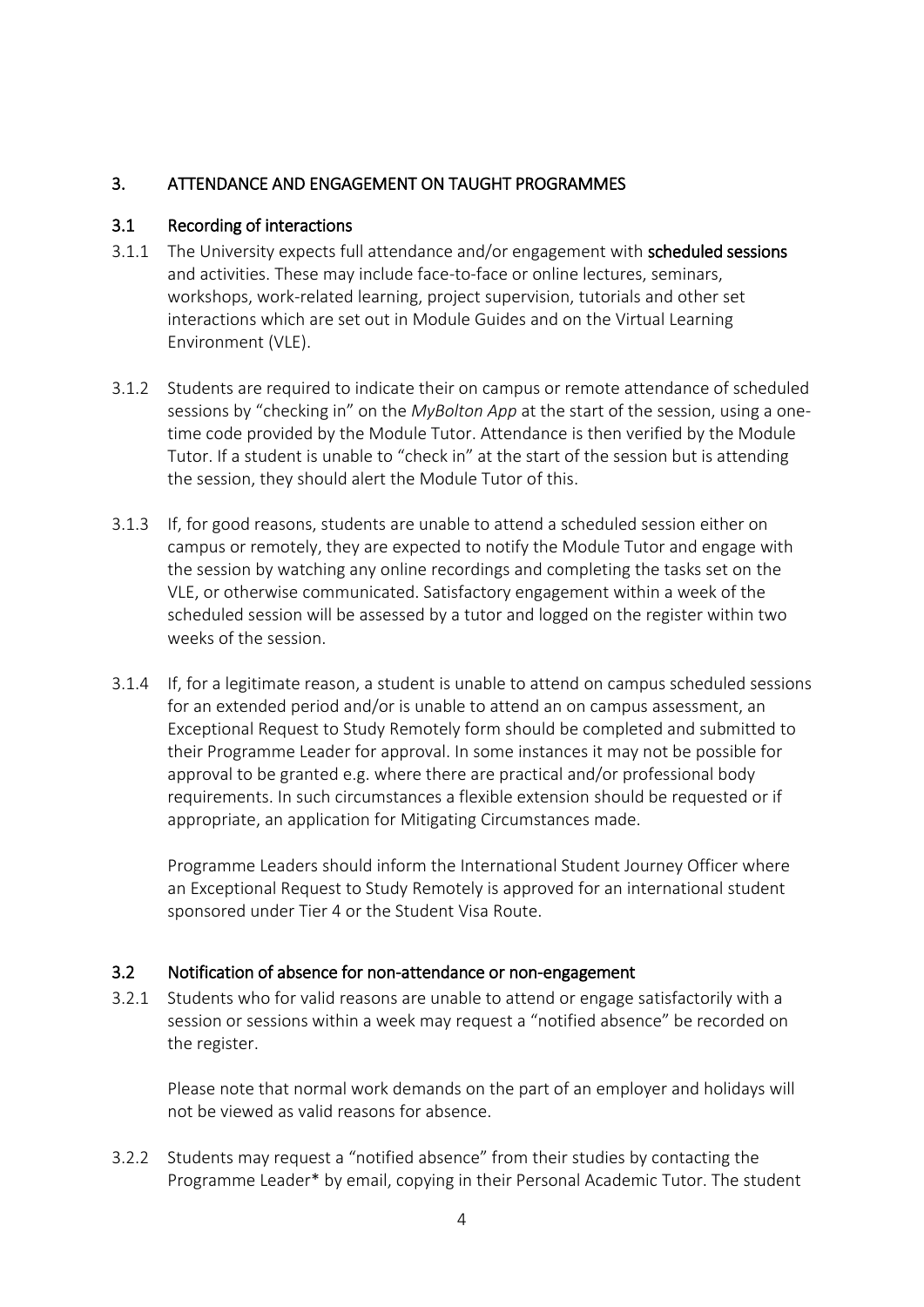should explain why they are requesting the absence and are unable to engage on the VLE within a week. The Programme Leader and Personal Academic Tutor may, if they deem it appropriate, ask students to provide documentary evidence\*\* of the reason their notified absence.

Where a student is unable to engage in module activities and complete assessments before the end of a module, a request for Mitigating Circumstances should be submitted together with documentary evidence.

It may also be deemed appropriate for a student to pause (suspend) their studies until such time that they can re-engage.

\* In large cohorts of students this may be the Cohort Leader.

\*\* Examples of documentary evidence for notified absence include scans of official letters, e.g. from a medical professional, a legal professional, your employer; medical or death certificates and official reports.

## <span id="page-4-0"></span>3.3 Absence Procedure

- 3.3.1 Regardless of whether absence is notified or unauthorised, the University regards absence (non-attendance or non-engagement) from study a concern for a student's progression and achievement, as a substantial amount of delivery may have been missed.
- 3.3.2 Early Intervention: Communication between Personal Academic Tutors and students is essential where problems with attendance come to light. Where registers show any short periods of absence or emerging patterns, the Personal Academic Tutor should contact the student and set up a *well-being meeting* (face-to-face, or by video/voice call) to discuss the reasons for these. Early referral to other support services, where appropriate, is paramount. The importance of attendance and engagement should be clarified by the Personal Academic Tutor and strategies to improve these discussed with the student.
- 3.3.3 First Absence Concern Meeting: Where there a student's attendance/engagement (notified or unauthorised) falls below the 80%\* threshold in any given month, they will be invited for an absence concern meeting with their Personal Academic Tutor. This may be conducted face-to-face or via a video call as appropriate.

\*85% threshold for International students on programmes with Level 3, HE4 or HE5 awards who are sponsored under Tier 4 or the Student Visa Route.

At the meeting the Personal Academic Tutor (or a nominee) will consider the stated reasons for absence and whether absences were unauthorised or notified, together with any evidence provided by the student to explain their absences. Where it is identified that students require additional support, they may be referred to an Enhanced Personal Academic Tutor or other University Services, and/or be given a Supported Study Plan. If appropriate, options for pausing studies (suspension) will be explored with the student.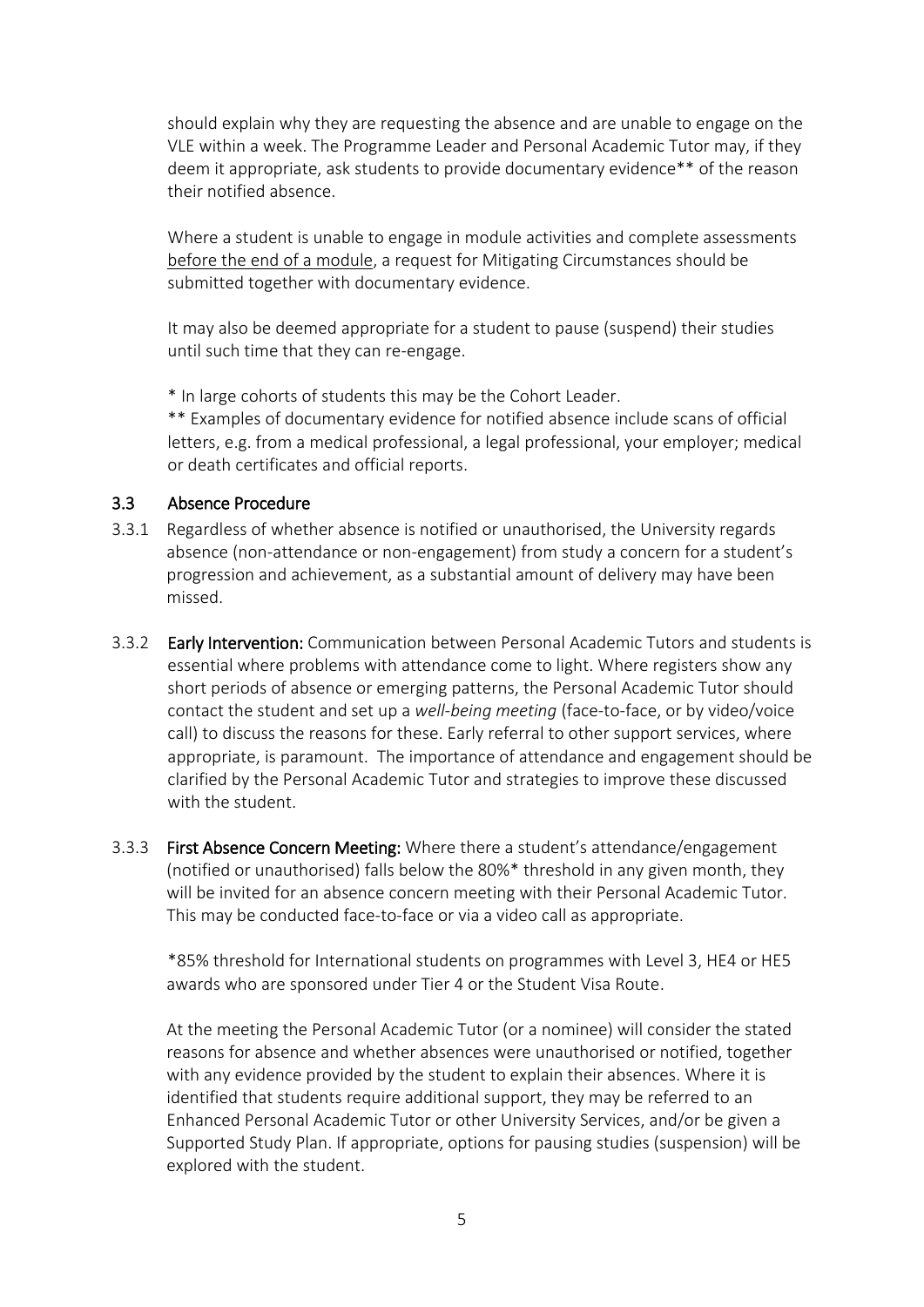If the lack of attendance/engagement is not explained adequately, an *absence warning* may be issued and an *Attendance and Engagement Plan* drawn up with timescales included. Students will be asked to agree to a statement which states that they will comply with the requirements set out in the plan.

An *absence warning* may also be issued if the student does not attend the meeting without a valid explanation.

3.3.4 Second Absence Concern Meeting: If following the first absence concern meeting, attendance/engagement has not improved within a month, a student will be invited for a second absence concern meeting with their Personal Academic Tutor (or a nominee) and the Academic Co-ordinator for Recruitment and Retention (or a nominee). This may be conducted via video calling or face-to-face as appropriate. A *final absence warning* may also be issued if the student does not attend the meeting without a valid explanation.

At the meeting the stated reasons for continued absence/lack of engagement and evidence provided by the student to explain their absences will be considered. Where there are valid reasons for continued absence, options for further referral and/or pausing studies (suspension) will be explored.

If the lack of attendance/ engagement is not explained adequately, a final *absence warning* may be issued (following an initial attendance warning). A further *Attendance and Engagement Plan* will be drawn up with timescales which students will be asked to sign to confirm they will comply with the requirements set out.

3.3.5 Withdrawal: If a student does not attend/engage following a final *absence* warning, they may be withdrawn from their programme of study.

## <span id="page-5-0"></span>3.4 Additional Procedures for International Students Sponsored under Tier 4/Student Visa Route.

International students sponsored under Tier 4 or the Student Visa Route who request a notified absence which exceeds one week must be referred to the International Student Journey Officer by the Programme Leader.

Where an international student is sponsored under Tier 4 or the Student Visa Route., the International Student Journey Officer should be notified of the first absence concern meeting and invited to any subsequent ones.

In addition to withdrawal of sponsorship due to unsuccessful outcomes of Absence Concern Meetings (see 3.3.5), the University is required to withdraw sponsorship of any international student on a programme at HE6 or above who does not engage for a period of 60 consecutive days if attending via blended (on campus and remote). This period is reduced to 30 days if the student is attending/engaging 100% remotely.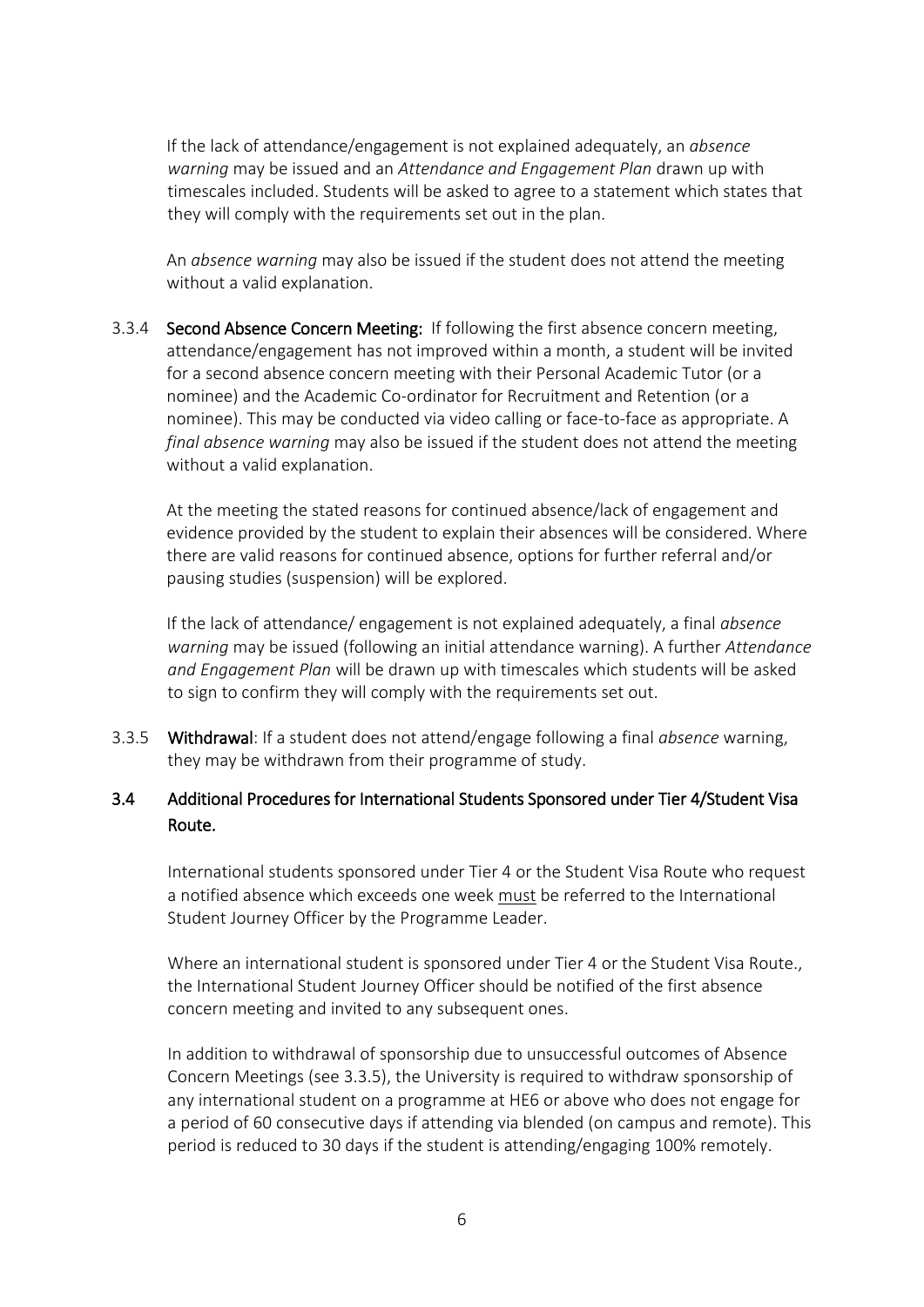International students on taught programmes with Level 3, HE4 or HE5 awards who are sponsored under Tier 4 or the Student Visa Route will be withdrawn if their attendance falls below 70% for three consecutive months, unless there are exceptional and evidenced reasons for the non-attendance (e.g. illness).

Any international student who is sponsored by the University under Tier 4 or the Student Visa Route seeking to suspend studies must first be referred to the International Student Journey Officer before doing so.

### <span id="page-6-0"></span>3.5 Recording Meetings and Communications

It is essential that contact and interventions to support students, as well as absence concern meetings and their outcomes, are logged as Personal Tutor Interactions on the Pulse record system by the Personal Academic Tutor in a timely manner.

### <span id="page-6-1"></span>4. ATTENDANCE/ENGAGEMENT AND ASSESSMENT BOARD DECISIONS

Where a student has not satisfactorily attended or engaged with a module or number of modules and has been unsuccessful, an Assessment Board may decide it is appropriate for them to repeat a period of study (if applicable) or be withdrawn (made fail and finish), as outlined in the Assessment Regulations.

### <span id="page-6-2"></span>5. APPEALS AGAINST WITHDRAWAL FOR NON-ATTENDANCE

- 5.1 Students who have been withdrawn for non-attendance/non-engagement may appeal the decision using the Academic Appeals procedures detailed on the Student Policy Zone. At the discretion of the relevant Head of School, the student may if appropriate be offered re-admission to the University on the condition that they sign and comply with an *Attendance and Engagement Plan*. If the student takes this option, their appeal will be withdrawn. If a student declines this option their appeal will be considered as per the normal academic appeals procedures.
	- 5.2 A student who opts to agree to an *Attendance and Engagement Plan* and is then withdrawn for non-attendance/non-engagement (failure to comply with the plan) may still choose to appeal the decision. However, a further *Attendance and Engagement Plan* will not normally be offered to the student as an alternative to the appeal in these circumstances. Should the appeal be successful, an *Attendance and Engagement Plan* may be set as part of the student's return to their studies.

#### <span id="page-6-3"></span>6 PUNCTUALITY

- 6.1 The University expects punctual attendance at all scheduled sessions. These may include face-to-face or online lectures, seminars, workshops, placements, tutorials and other set interactions which are set out at module level in Module Guides and on the VLE.
- 6.2 Students should plan to arrive in good time for all on campus sessions and remain for the duration of these. Late arrival at, as well as early departure from, on campus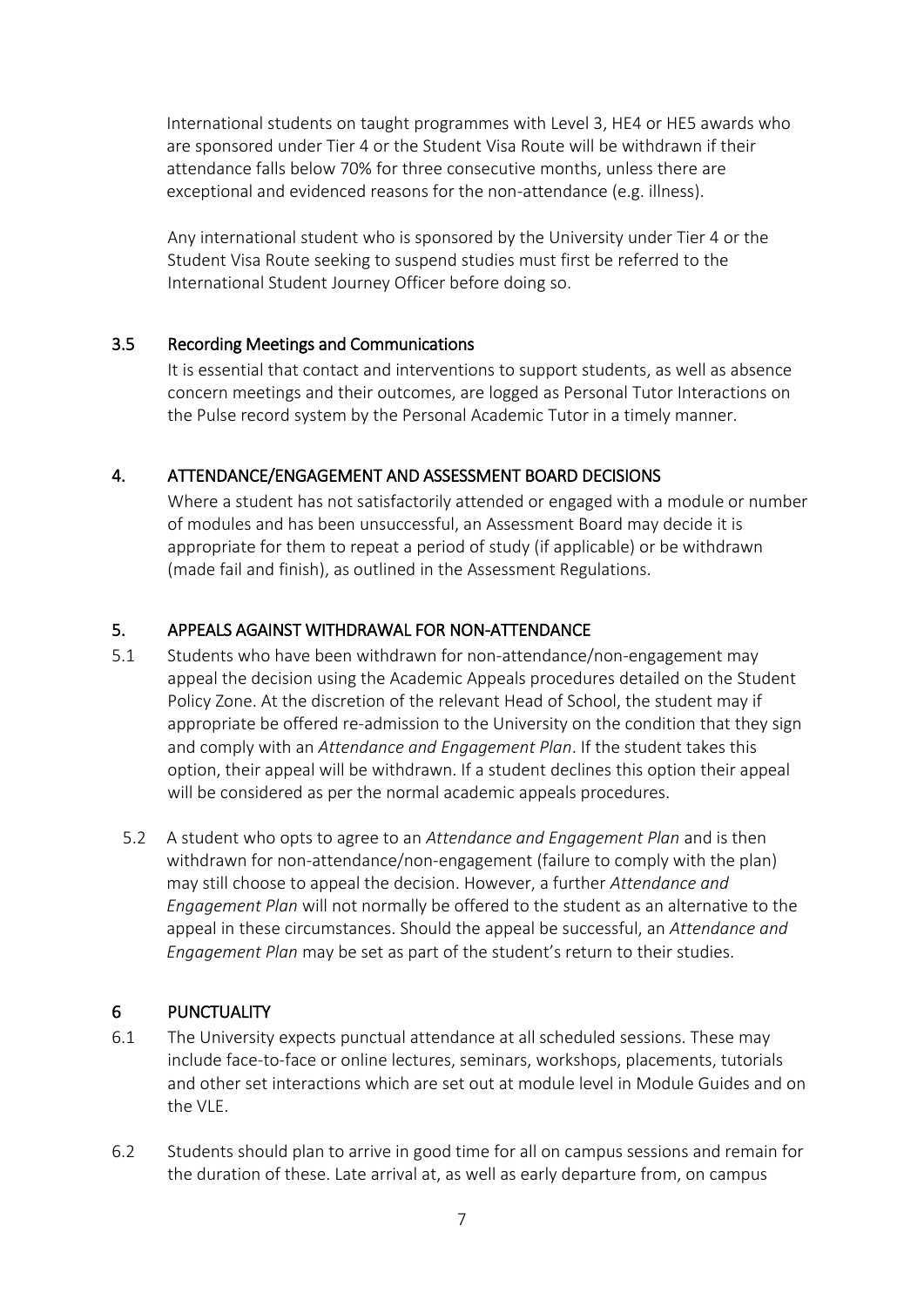sessions can be perceived as discourteous, unprofessional and disruptive to other class members and tutors. The tutor has the discretion to reasonably refuse admission to students who arrive late.

- 6.3 Students who know in advance that they may be late to an on campus session or who need to leave early should notify their Module Leader as soon as practicably possible.
- 6.4 It should be noted that students who "check in" later than 10 minutes after the start of the class and/or who are recorded by their Module Tutor as attending later than 10 minutes after the start of the class, will have a late mark automatically shown on the register.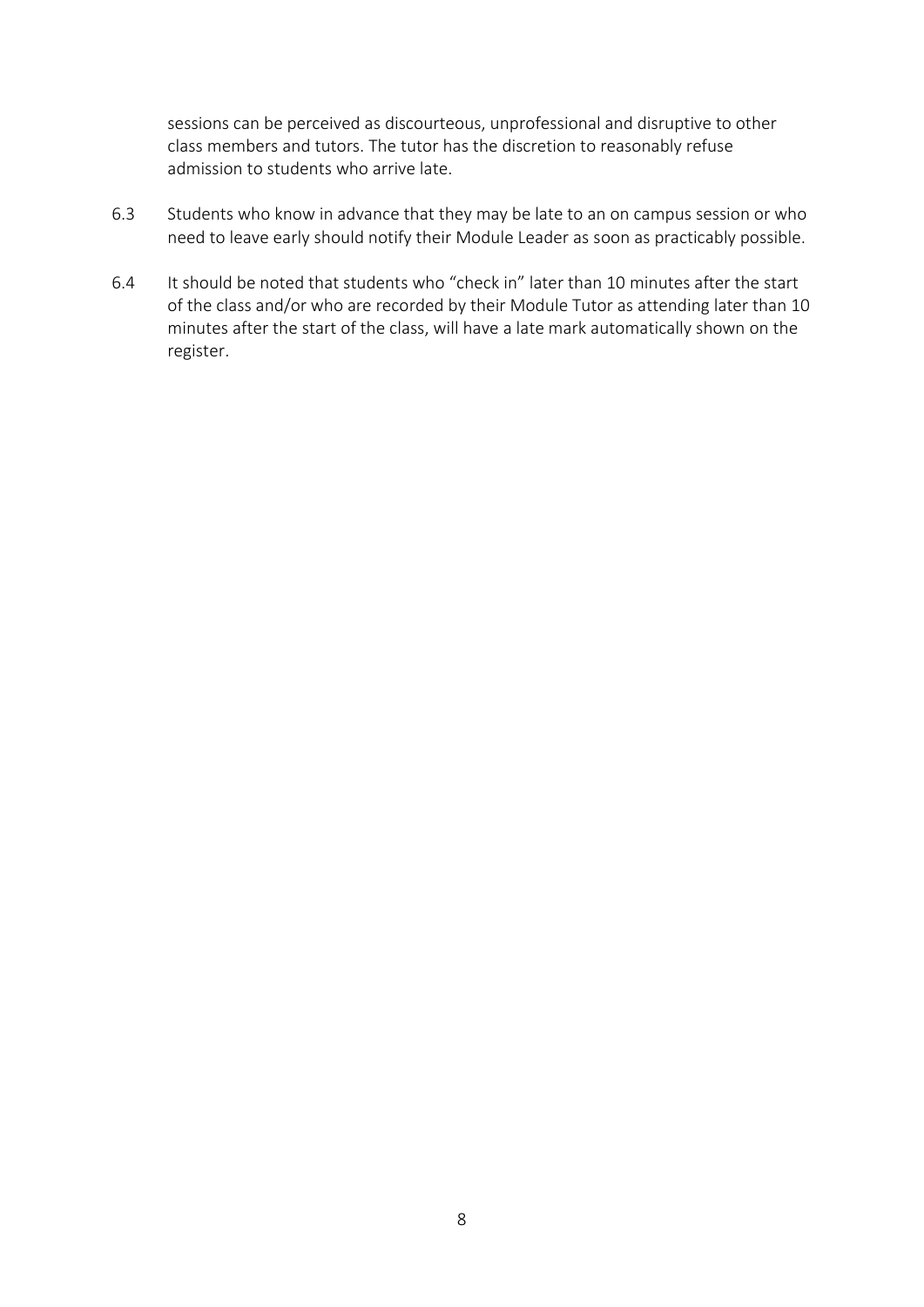## <span id="page-8-0"></span>ANNEX A: RESPONSIBILITIES

- 1. Students are responsible for:
	- a. Punctual attendance of scheduled learning and teaching sessions associated with their programme of study in and/or engaging with the online activities set within a week of the session;
	- b. Checking in to scheduled sessions via MyBolton App when attending these or notifying the Module Tutor if they are unable to do so;
	- c. Notifying their Module Tutors in advance that they are unable to attend scheduled classes or meetings and will be engaging on the VLE;
	- d. Obtaining approval from their Programme Leader and Personal Academic Tutor for notified periods of absence or the need for 100% remote learning (providing evidence where necessary);
	- e. Notifying their Module Tutors if their attendance has been incorrectly recorded.
- 2. Module Tutors are responsible for:
	- a. Reminding students of the importance of regular attendance and engagement.
	- b. Verifying student attendance of scheduled sessions;
	- c. Recording student engagement on registers within two weeks of the session;
	- d. Recording student absences on the registers within two weeks of the session;
	- e. Keeping alert on student progress;
	- f. Flagging up a period of absence or pattern of absence to the Programme Leader and Personal Academic Tutor.
- 3. Personal Academic Tutors are responsible for:
	- a. Introducing themselves to the tutees and clarifying their role in relation to support, retention, and management of attendance/engagement;
	- b. Checking their tutees' attendance records if absence issues have been identified;
	- c. Carrying out recorded tutorials with tutees to discuss absence issues;
	- d. Setting up and carrying out Wellbeing and Absence Concern Meetings;
	- e. Referring international students sponsored under Tier 4 or the Student Visa Route to the International Student Journey Officer in Student Services;
	- f. Referring tutees to other sources of support that may be available to them e.g. Student Liaison Officers, Disability Service staff, counselling, financial advice;
	- g. Drawing up an *Attendance and Engagement Plans* for tutees;
	- h. Issuing *Attendance and Engagement Warnings;*
	- i. Keeping alert on the tutee's progress once the student is attending again;
	- j. Referring the tutee to the Academic Co-ordinator for Recruitment and Retention if the tutee continues to fail to attend.
- 4. Programme Leaders\* are responsible for:
	- a. Ensuring that all teaching staff are maintaining accurate records of student attendance;
	- b. Ensuring that students are informed of the importance of regular attendance of, and engagement, in scheduled sessions - through programme induction (new and continuing students), and by referring to this policy and information in Programme Handbooks, Module Guides and other programme documentation.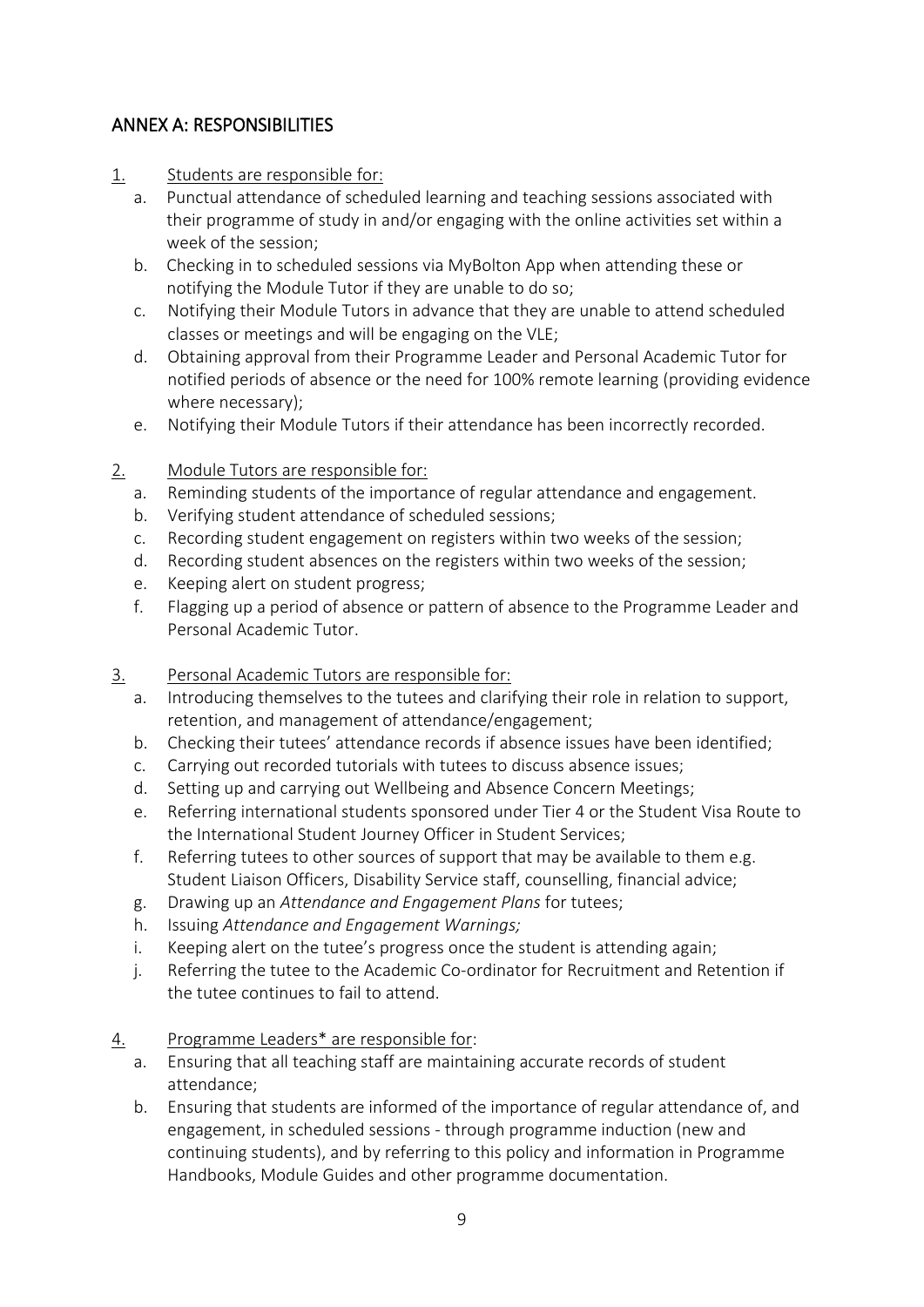- c. Authorising notified absences and *Exceptional Requests to Study Remotely*.
- \* Where programmes have large cohorts, this may be the role of the Cohort Leader.
- 5. Academic Co-ordinators for Recruitment and Retention are responsible for:
	- a. Following up on attendance concerns identified by Personal Academic Tutors;
	- b. Together with Personal Academic Tutors attending the Second Absence Concern Meeting with students to discuss their attendance;
	- c. Liaising with the International Student Journey Officer over international student attendance issues;
	- d. Issuing *Attendance and Engagement Plans and Warnings*;
	- e. Advising Heads of Schools of students who need to be withdrawn.
- 6. Heads of School are responsible for:
	- a. Authorising the withdrawal of students who have failed to attend;
	- b. Ensuring teaching staff are aware of the Attendance and Engagement Policy and are promoting it to students and implementing it appropriately;
- 7. The Students' Union General Manager
	- a. Monitoring the attendance of any sabbatical officer of the Students' Union who is sponsored under Tier 4 or the Student Visa Route and notifying the International Student Journey Officer of any absence concerns
- 8. The International Student Journey Officer is responsible for:
	- a. Noting and attending absence concern meetings
	- b. Notifying the UKVI of withdrawn students in accordance with Home Office regulations at the time of withdrawal.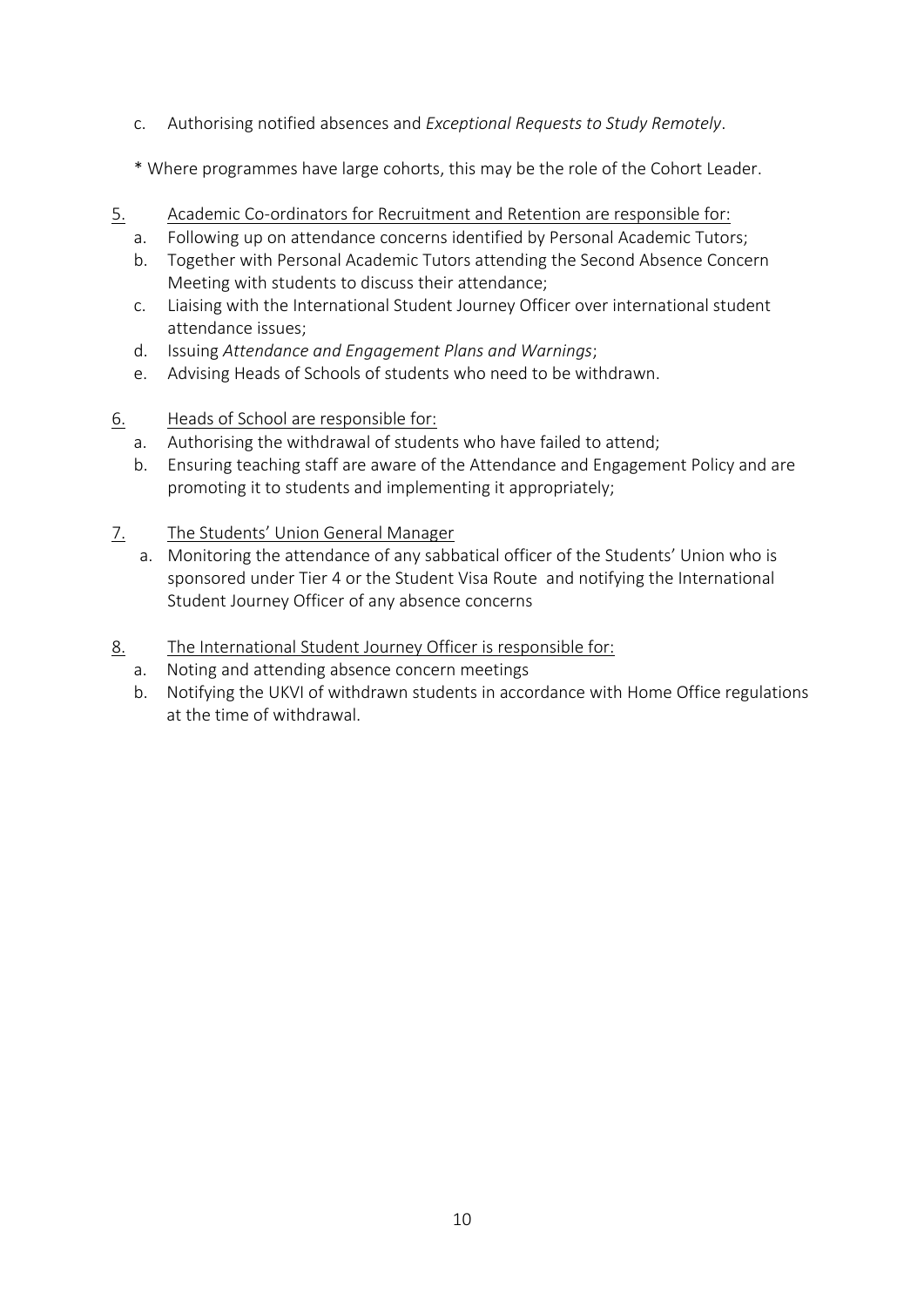# <span id="page-10-0"></span>ANNEX B: ENGAGEMENT POLICY FOR INTERNATIONAL POSTGRADUATE RESEARCH STUDENTS

1. Scope: This section sets out the specific engagement requirements for international postgraduate research students in the UK who are sponsored under Tier 4 or the Student Visa Route.

2. Attendance and Engagement Expectations: It is expected that all Postgraduate Research students meet with their Director of Studies on a monthly basis up to the completion of their research. This monthly meeting may be face to face at the University in Bolton or via video calling.

International students sponsored under Tier 4 or the Student Visa Route are required to complete a Research Attendance form either during or directly following the meeting with their supervisor. This form must be signed by both the student and the Director of Studies (copies should be retained by both student and Director of Studies).

3. Remote Study Outside the UK: Students wishing to undertake their research studies for a period of time outside the UK must receive approval from both the International Student Journey Officer and their Director of Studies. Engagement and attendance expectations as set out above will apply.

4. Notified absence: If an international student is unable to attend and/or engage for a period of time, for example due to illness, he/she should seek approval for a notified absence from both their Director of Studies and the International Student Journey Officer. Please note that normally any approved absence must not exceed 60 days in duration and the student must still be able to complete their studies within the time granted on their visa. Documents must be provided to the International Student Journey Officer to be retained as evidence.

5. Holidays: International students wishing to take holiday must complete a Postgraduate Research Holiday request form. Holiday requests must be approved by the students Director of Studies and forwarded to the International Student Journey Officer normally 2 weeks prior to the holiday period.

6. Non-compliance: Students who fail to submit a Research Student Attendance form during any month will be deemed to be absent from their research studies. They will be contacted by email and asked to explain the reason for non-submission. If a student fails to submit a Research Student Attendance form for two consecutive months, they will be invited to a meeting with the Director of Studies and the International student Journey Officer to discuss attendance concerns.

If a student does not provide a satisfactory explanation for missing two monthly supervision meetings, does not attend the meeting requested or fails to submit a Research Student Attendance form for three consecutive months, they will be referred to the Executive Dean – Research and Graduate School and the Director of Student Recruitment and Admissions for consideration for withdrawal.